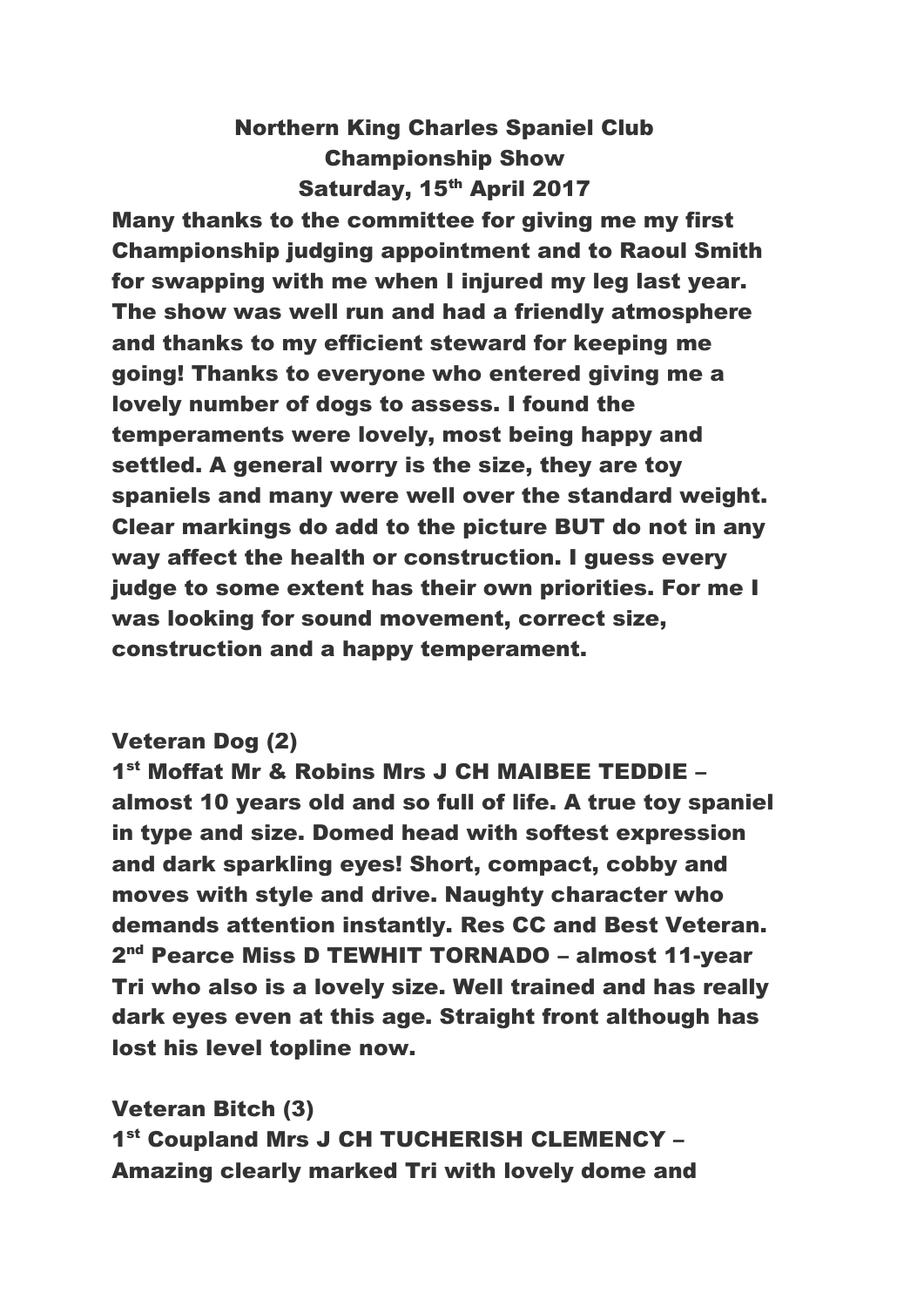compact correct body shape. Level topline standing and on the move which was brisk and with drive from behind. I was really delighted to hear she was the first puppy of Best Veteran.

2<sup>nd</sup> Bailey Mr & Mrs D MAIBEE MARGOT AT ALDORICKA – Stylish Blenheim who moved with good drive from short body with level topline and well set elbows. 3<sup>rd</sup> Hunter Mrs M HOOEBARTON TIGER LILLY - Lively dark Ruby with amazing movement but naughty and rather overweight!

All three in this class are a credit to their owners and the breed. To be so lively and healthy as veterans can only be a good thing!

### Minor Puppy Dog (4)

1<sup>st</sup> Hardiman Mr T & Mrs C TOVARICH THE ONE AND ONLY – Small well marked Blenheim, short and compact body with well angulated stifles. Good dome and soft expression with correct finish of lips. Easy to assess due excellent training and behaviour! 2<sup>nd</sup> Pennington Mrs J CHACOMBE ROYAL MONARC -Lightly marked Blenheim with a delightful temperament. Good dome, finish of face and full cushioning under dark eyes, deep chest. Just not cooperating yet on the move so was difficult to assess. I'm sure he is also one to watch for the future! 3 rd Mochrie's DOWNSBANK LITURGY

## Puppy Dog (3)

1<sup>st</sup> Sidgwick Mr I & Mrs P PAULIAN WHERE'S WALLY -Well here he is! His character and flashy ring presence just demands attention! He is so well constructed it enables him to move freely and with drive from behind. Has a lovely expression, good dome and well set ears. I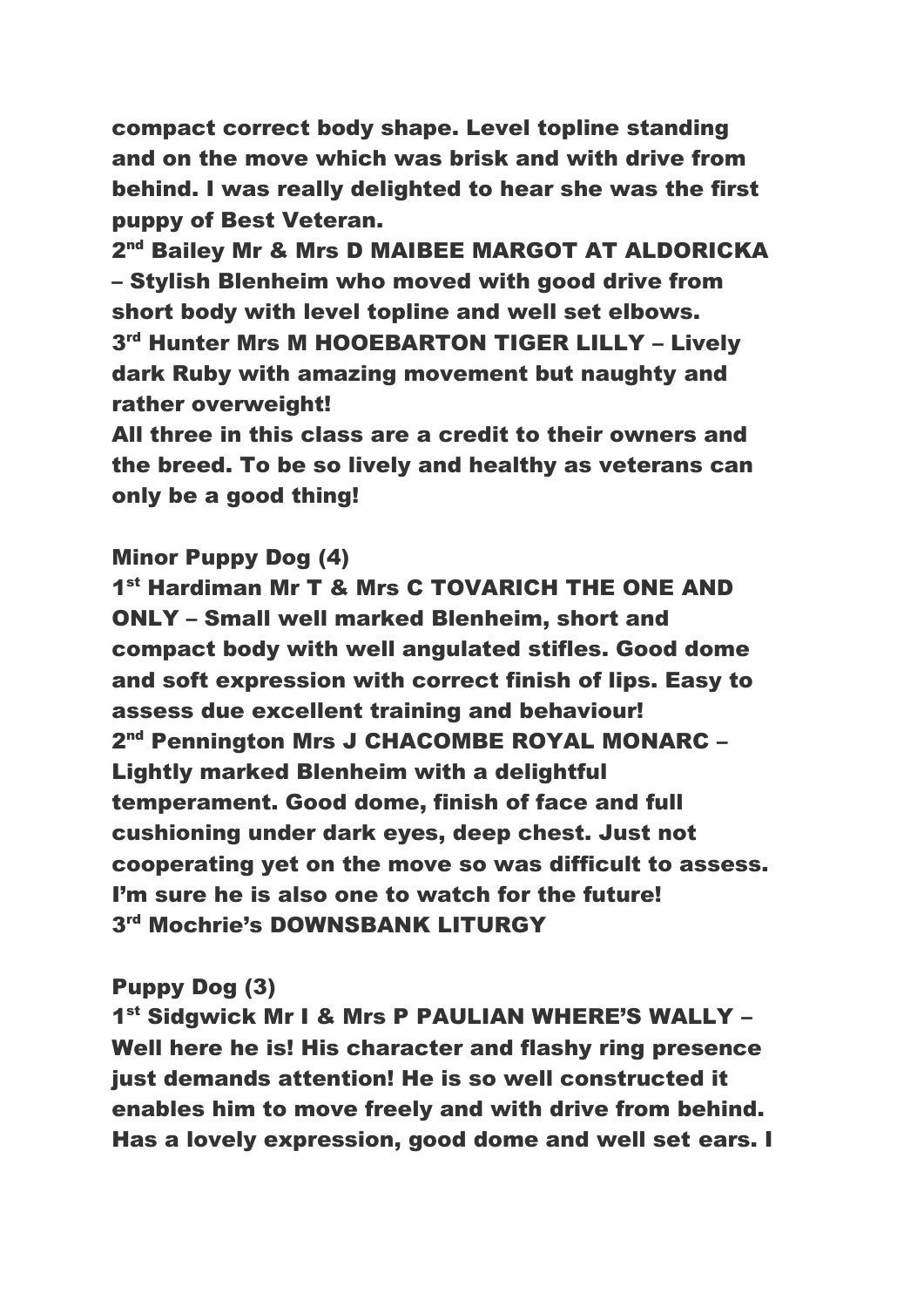just wish he would keep his tail down on the move, still definitely Best Puppy in Show.

2<sup>nd</sup> Jackson's AMANTRA ROYAL SALUTE – Tri with good bone. Excellent domed head with dark eyes and lips meeting to give nice finish. Just a little longer in the body than 1<sup>st</sup>.

3<sup>rd</sup> Chapman Mrs M & Mr Z, Ireland Miss T ELLEMICH THE PATRIOT

### Junior Dog (5)

1<sup>st</sup> Portingale Mr P & Mrs J JACRIANA KINGS RANSOM – A well-constructed cobby Black & tan full of breed type. Good flowing movement with a nice turn of stifle. Domed head with good wide muzzle full under the eyes. 2<sup>nd</sup> Smith Mr S & Mrs G JUSTACHARMA ONE SO MAGIC – larger framed Tri flowing in coat where so many are lacking this! Firm, free movement behind and straight front. Lovely dark eye and long silky feathered ears. 3 rd Rushton Mr R & Mrs E JUSTACHARMA HE IS SO MAGIC AT TIFLIN

Yearling Dog (6 – 1 abs)

This was one of the classes I found tricky! 1<sup>st</sup> Goodwin Mr J DIGGLE DANDELION JW - truly one of the best moving Charlies presented in immaculate condition and flowing straight silky coat; so at one with his handler. So well-constructed, good turn of stifle and such a straight true front. Lovely expression and dark eye but would like him a size smaller to complete the picture.

2<sup>nd</sup> Moffat Mr W & Robins Mrs J MAIBEE AN IMPRESSION – This is every inch a quality toy spaniel with a classic head and such a sweet expression, lovely cushioning under sparkling eyes. He moved well behind but the front movement needed to be tighter.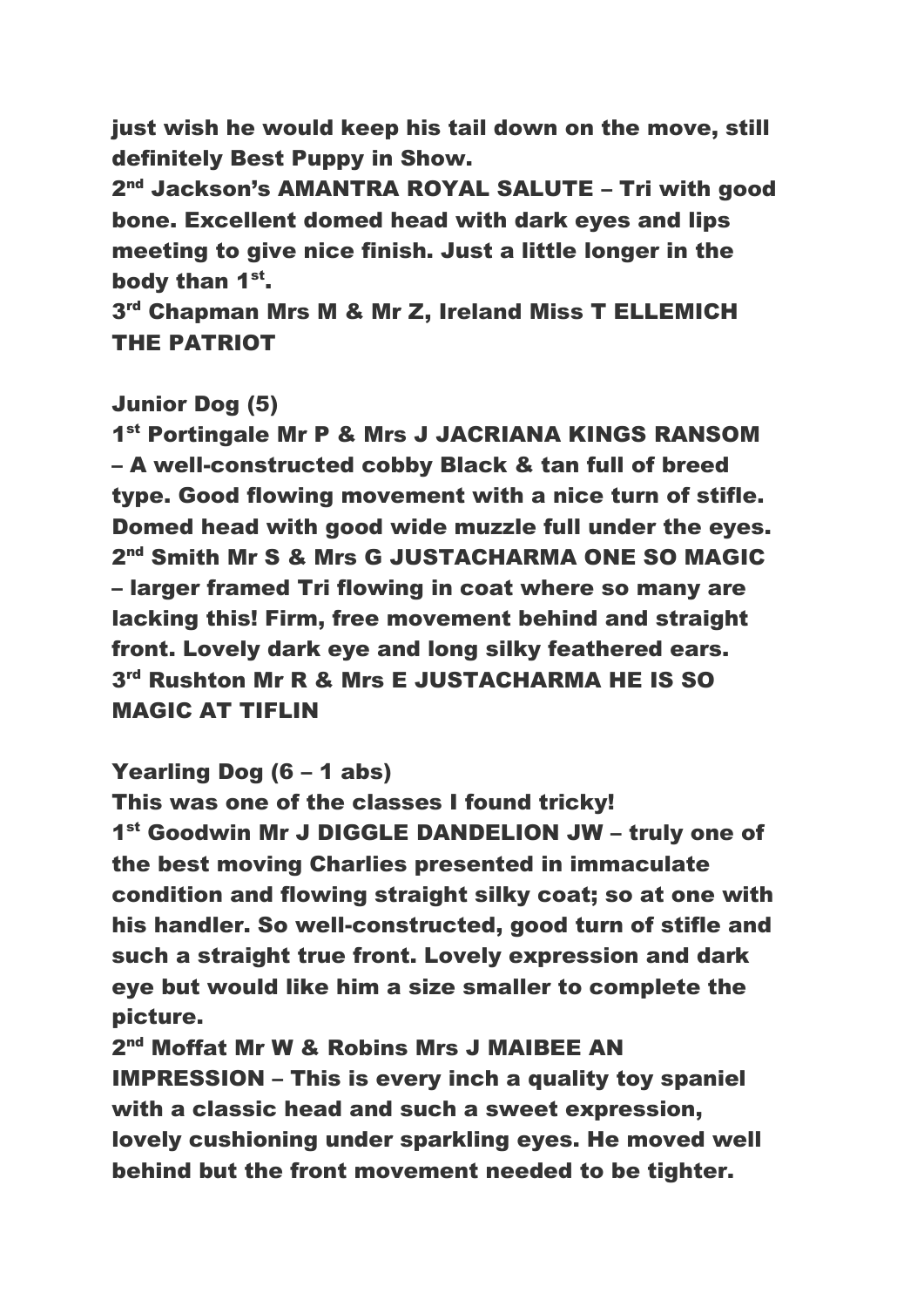My  $1<sup>st</sup>$  and  $2<sup>nd</sup>$  placings in this class are quite different but both had excellent qualities and I am sure may change places often!

3<sup>rd</sup> Singleton Mrs S MARCHOG MAC TARTAN CELXO

### Novice Dog (3)

1<sup>st</sup> Singleton Mrs S LICHENS ALL ABOUT CELXO - A Blenheim of pleasing shape, short and cobby and moved well, good reach of neck. Domed head with a large dark eye.

2<sup>nd</sup> Tonner Mr A & Mrs S HEADRA'S INSPIRATION AT HALBINSEL – a pretty well marked Tri, well feathered coat with a sweet expression and nice finish of face. Moved well behind although a little narrow in front.  $3<sup>rd</sup>$  Cox Miss V PETITPAWS BLACK KNIGHT

Graduate Dog (5 – 1 abs)

1<sup>st</sup> Coupland Mrs J TUCHERISH GUILTY VERDICT -Lovely small compact Tri with good turn of stifle and moved with style keeping a level topline. Nice finish of face and cushioning under well placed eyes.

2<sup>nd</sup> Constable Mrs M MITAPIP TROY BOY - Sweet little Ruby of a correct rich chestnut red. He moved well. Needs to carry a little more weight to enhance body shape.

 $3<sup>rd</sup>$  Parkes Mr J DOWNSBANK GLITTERING IMAGE

### Post Graduate Dog (10 – 1 abs)

This was one of the most difficult decisions of the day. I loved both  $1<sup>st</sup>$  and  $2<sup>nd</sup>$  placed dogs and wish they had been in different classes!!

1<sup>st</sup> Stewart Mr R & Mrs K KASAMANDA JUST A DREAM FOR MARCHOG – Stunning small, compact, cobby clearly marked Tri with a deep chest. Flowing flat coat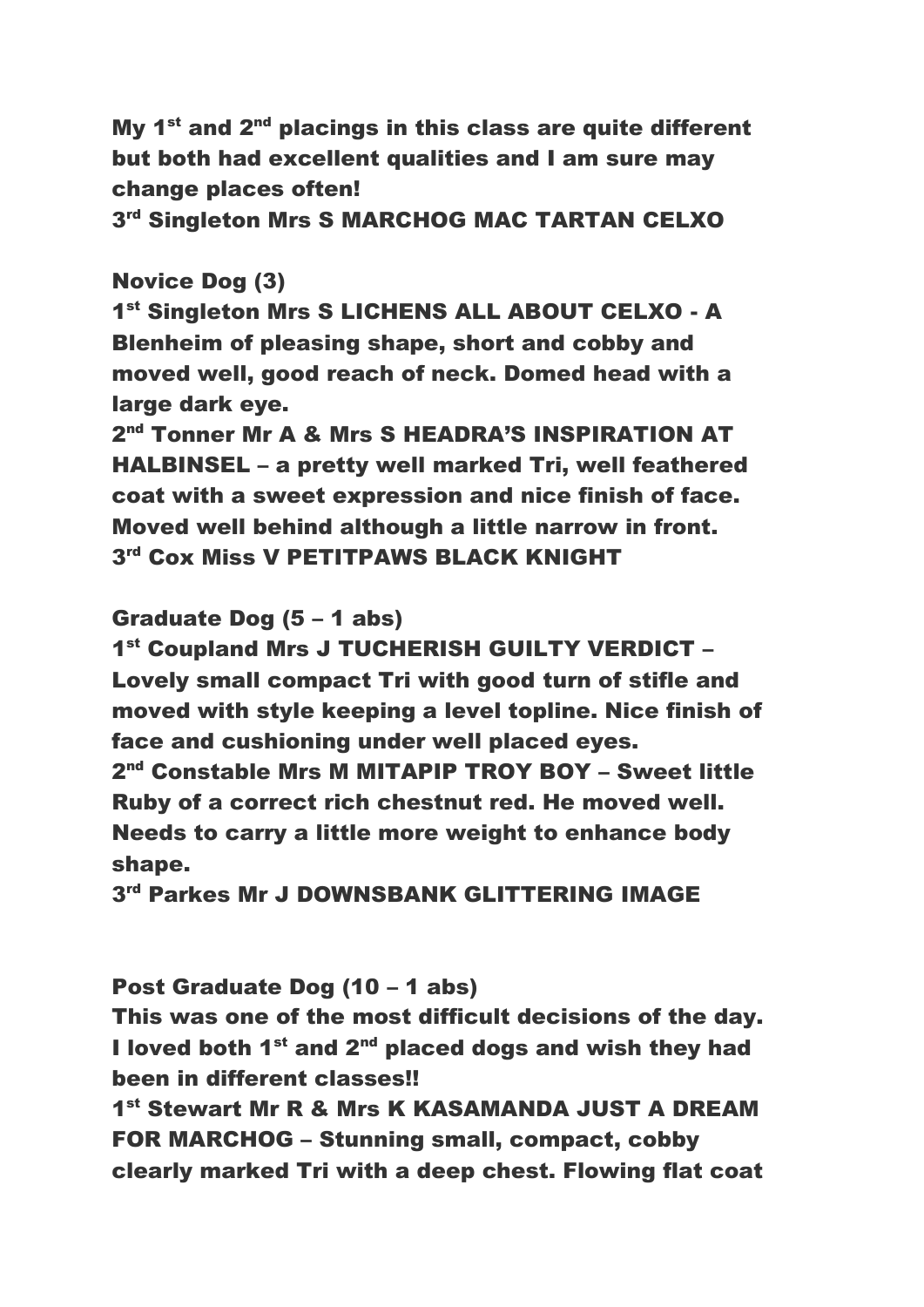in immaculate condition. Good turn of stifle giving such a positive driving movement. Sound and straight both ways. Good dome with cushioning and lips meeting to give the correct look. I seriously considered this dog for top honours but in the challenge he decided a monster was after him!!

2<sup>nd</sup> Searle Mrs D LANOLA MASSIMO DUTTI AT STONEPIT – Again a short, compact, cobby clearly marked Tri. Immaculately presented in good condition and silky straight flowing coat. Deep chest with well placed shoulders and elbows giving straight front. Moved soundly. He had the darkest of eyes and the sweetest expression. Today 1<sup>st</sup> place just showed a little more enthusiasm but both of these two are lovely and could easily have changed places.

 $3<sup>rd</sup>$  Gillespie Mrs L LORPHIL TREASURE ISLAND JW

### Limit Dog (10 - 3 abs)

1 st Jackson Mrs T AMANTRA TREASURY – Compact, cobby well boned Blenheim. Well coated and marked. Domed head especially good for a Blenheim!! Very sound movement keeping a level topline.

2<sup>nd</sup> Pennington Mrs J TUDORHURST ARAMIS - Well broken Blenheim with flat silky coat. Good bone and moved freely and soundly at one with his handler at all times, so well trained!

 $3<sup>rd</sup>$  Pearce Miss D CARLEETO LE TROUBADOR UNDER OZZYMOON – I am commenting on this placing as it is from a large class. This clearly marked, well broken Blenheim is a large dog. However, that aside he is in perfect balance, cobby, square, good bone and of excellent construction. His movement is one of the soundest rear and front, good drive and tight elbows. His head is large and he has dark eyes although he needs a better rise of skull; his movement and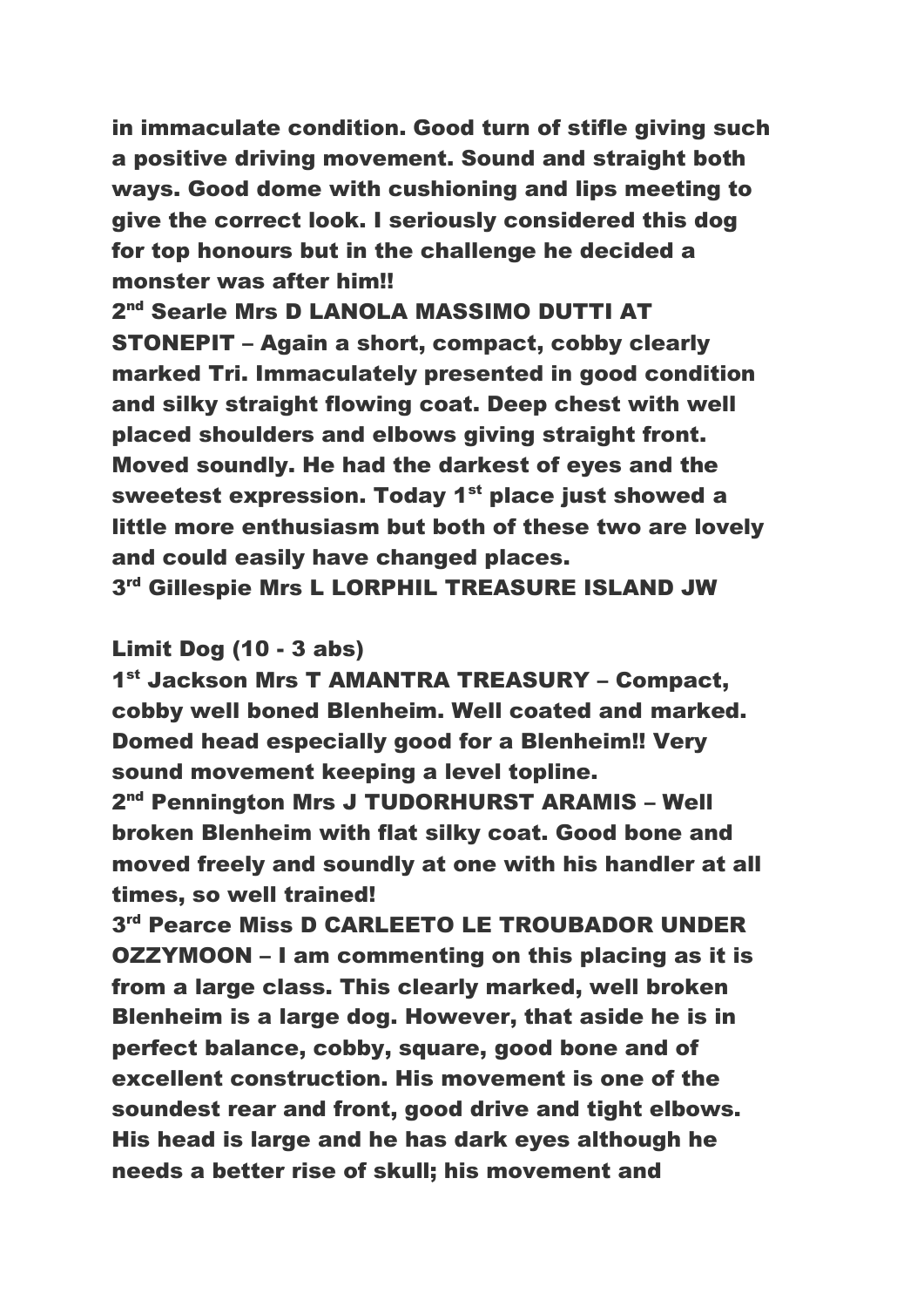excellent showmanship won him this 3<sup>rd</sup> place in a strong class.

#### Open Dog (6)

1<sup>st</sup> Essex Mrs B CH CHACOMBE ROYAL GIFT TO BRENDEK – Eye catching lightly marked Tri of correct size with flat silky coat, well set elbows and good turn of stifle giving a positive driving movement. He seemed to glide along which gave him this class.

2<sup>nd</sup> Jackson Mrs T ITALIAN CH AMANTRA REGAL PRINCE – Another well marked Tri with correct conformation giving sound movement. Slightly longer in body than 1<sup>st</sup>.

 $3<sup>rd</sup>$  Hunter Mrs M MAYNORTH SHADES OF HEAVEN Special Open Black & Tan / Ruby Dog (6)

1<sup>st</sup> Gillespie Mrs L LORPHIL RED RIVER - Correct size ruby of rich chestnut red. Domed head with appealing dark eyes giving lovely expression. Sound movement. 2<sup>nd</sup> Morris Mrs M KERIZMA KOMMANDER AT RAYTRIX – Again a lovely rich red chestnut ruby although opposite large size! Despite this he was well constructed and moved very soundly keeping a perfect level topline all the way and while standing. Large dark eyes. 3<sup>rd</sup> Bailey Mr & Mrs D ALDORICKA SMOKEY ROBINSON Special Open Blenheim / Tricolour Dog (10 – 3 abs) 1 st Jackson Mrs T CH AMANTRA REGAL DUKE – Full coated Tri well feathered. Moved very soundly with positive drive. Domed head set on arched neck very full under eyes with lips meeting correctly lovely wide lower jaw giving him a pleasing finish. His movement in the challenge won him the Dog CC.

2<sup>nd</sup> Pennington Mrs J CH TUDORHURST DIAMOND – Well clearly marked Tri in gleaming condition. Very sound giving free flowing movement. Straight front with well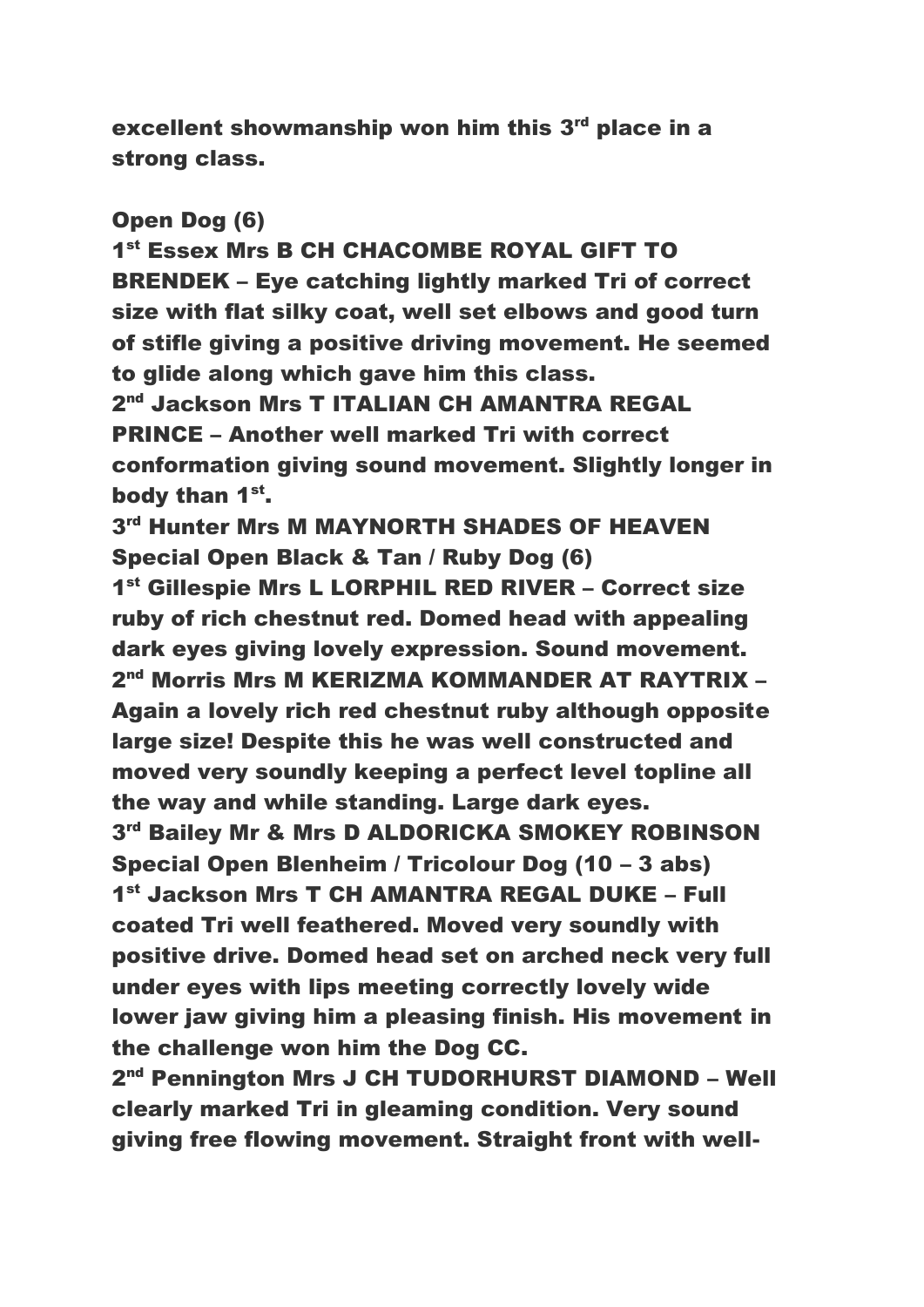set elbows. Large head with lovely cushioning. Just preferred overall size of 1<sup>st</sup>.

# 3<sup>rd</sup> Smith Mr S & Mrs G CH HEADRA'S TRULY MAGIC IS JUSTACHARMA

Minor Puppy Bitch (1)

1<sup>st</sup> Mochrie Mrs R DOWNSBANK VESPER - Small pretty Tri who was a little overawed by being alone in a big space! She coped well and moved around with only a little hesitation. Good dome and dark eyes. Happy to award her 1<sup>st</sup>.

### Puppy Bitch (5 – 2 abs)

1<sup>st</sup> Champion Mrs C & Harvey Miss V LANKCOMBE CLARA-BOW – Good type, excellent bone, compact and cobby body. Free flowing movement and straight front. Classic head with good dome, dark eyes and full cushioning just needs coat to complete the picture. 2<sup>nd</sup> Smith Mr R & Blewitt Mr J OTHMESE SAPHIRE -This was a slighter type to  $1<sup>st</sup>$  but I also really liked her. She is very eye catching with a long silky coat already! Lighter framed but still has a compact and square body. Very well shown and trained and moved freely and soundly with one of the most level toplines of the day! I am sure both these puppies have a promising future ahead of them.

 $3<sup>rd</sup>$  Melville Mrs C & Jackson Mrs T AMANTRA REGAL STAR

Junior Bitch (9 – 2 abs)

1 st Rushton Mr R & Mrs E JUSTACHARMA SHE IS SO MAGIC AT TIFLIN – Nice size compact Blenheim with good bone. She won on her behaviour as the only one to fully cooperate on the move! Sound and maintained a level topline.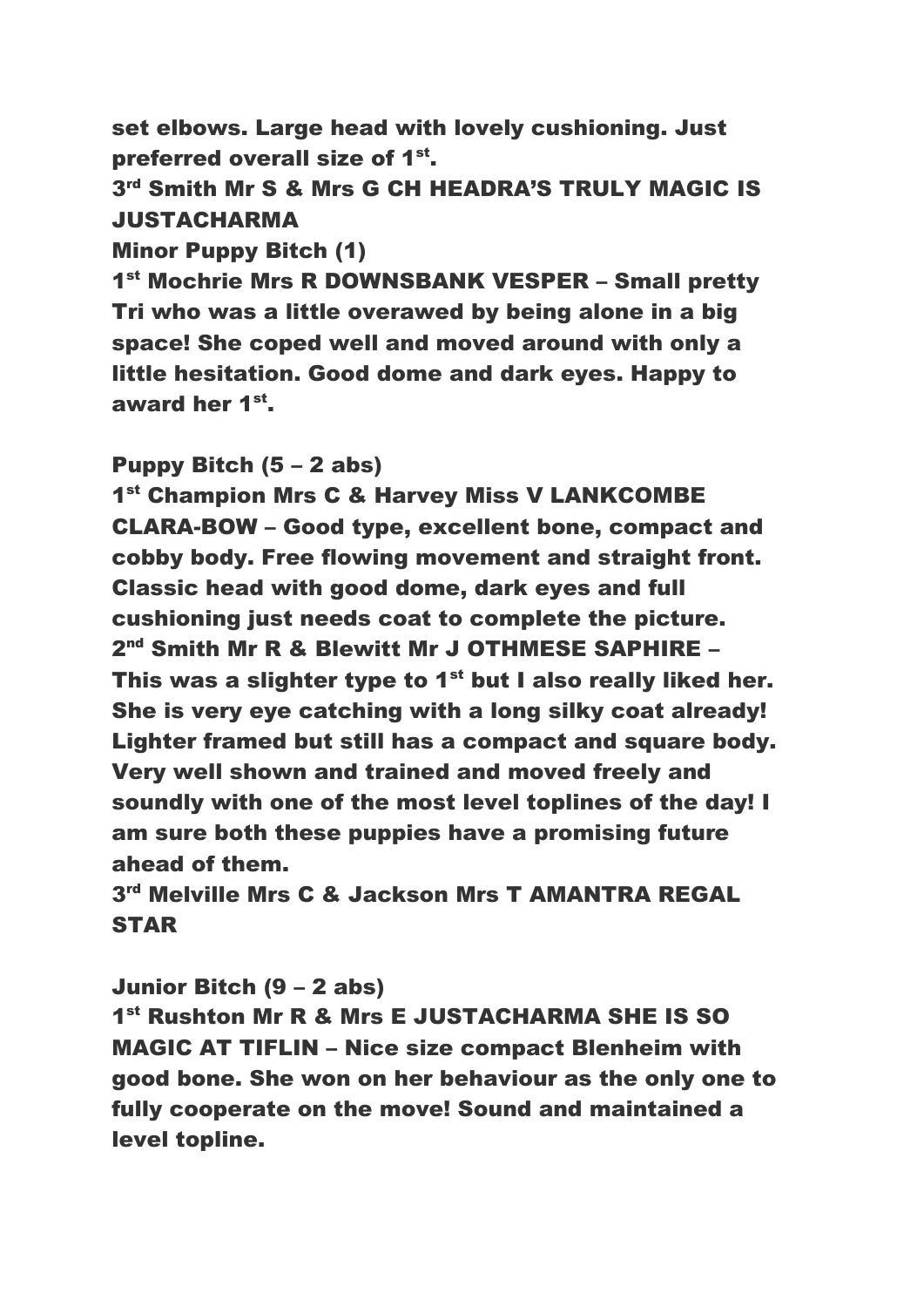2<sup>nd</sup> Portingale Mr P & Mrs J JACRIANNA SIMPLY BEWITCHED – 'Naughty but nice"!! Well-constructed short, cobby Black & Tan with a lovely soft expression. Well laid shoulders and tight elbows with pleasing reach of neck. However, it was only as she made the final walkaway that she clinched this place allowing me to finally see her excellent rear driving movement!! Train, train, train (not that I can really talk)!!!  $3<sup>rd</sup>$  Jackson Mrs T AMANTRA TRUFFLE

Yearling Bitch (3)

This was a hard class to judge as all three were rather naughty on the move.

1<sup>st</sup> Sproul Mr R & Coburn Mr J KHANDRO UR MY WORLD – Well-constructed and a pleasing head with level topline on the table. Movement hard to assess as constantly pulling sideways!

2<sup>nd</sup> Mochrie Mrs R DOWNSBANK TIPSY ON BUBBLY – Again very pretty tri with clear marking. Correct size with domed head well presented. But unsettled moving so hard to assess.

3 rd Matches Miss J KHANDRO STEP INSIDE LOVE TO FOCHAI

Novice Bitch (5 – abs 1)

1 st Champion Mrs C LANKCOMBE CLARA BOW – See puppy bitch.

2<sup>nd</sup> Matches Miss J KHANDRO STEP INSIDE LOVE TO FOCHAI- Well marked Tri who decided to cooperate on the move in this class! Pleasing expression on a cushioned face. Nice straight front.  $3<sup>rd</sup>$  Hunter Mrs M TOVARICH THOMASINA AT HOOEBARTON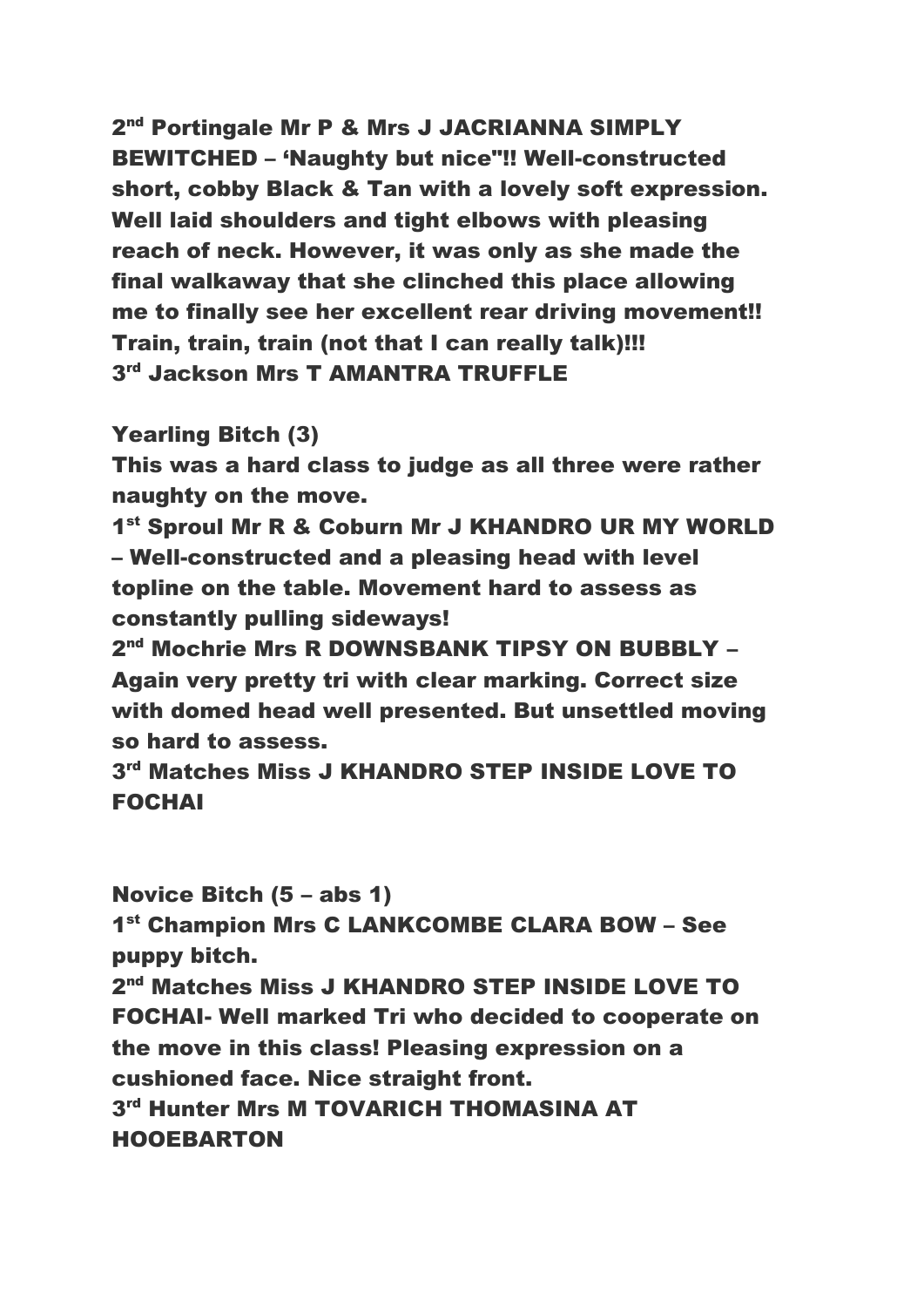### Graduate Bitch (4)

1<sup>st</sup> Rushton Mr R & Mrs E JUSTACHARMA MAGIC MADE FOR TIFLIN – Small, short, square Tri so much a classic toy spaniel. A domed head to admire and the softest expression, full cushioning under the eyes. Happy character who was sound and level on the move when she wasn't dancing!! Really considered her for Res CC. 2<sup>nd</sup> Sidgwick Mr & Mrs I CORRINWOOD CHLOE AT PAULIAN – Lighter marked Tri full of life and coat. Moved soundly when settled. Lovely soft face with expressive eyes.

3<sup>rd</sup> Sproul R & Coburn J SUGAR PLUM FOR KHANDRO

### Post Graduate Bitch (5)

1 st Stewart Mr R & Mrs K MARCHOG MACFLANNELETTE – Short, square and cobby with solid bone. Flat black silky coat with good tan markings. Moved with drive, well-muscled hocks. Won on head shape with good dome and soft finish of face. Res CC and Res B in S. 2<sup>nd</sup> Hardiman Mr T & Mrs C TOVARICH TEANNA - How I wish these two bitches were in different classes! Again lovely body shape and size, glossy glowing black flowing coat with clear tan. Moved soundly with a level topline using her well set tail to advantage. Soft finish to face. Sure she too will go onto great things. 3 rd Chapman Mrs M & Mr Z, Ireland Miss T – ELLEMICH DAYDREAM

### Limit Bitch (4 – abs 1)

1<sup>st</sup> Goodwin Mr S LANOLA MADAMOISELLE JW - Lightly marked Tri with a classic domed head and soft expression with dark eyes. Short and compact body of correct size. Just a little hesitant to move today. 2<sup>nd</sup> Cross Mrs C HEADRA'S DELPHINE AT ALAMBRA – Solid boned Tri in flowing full coat, best of all bitches!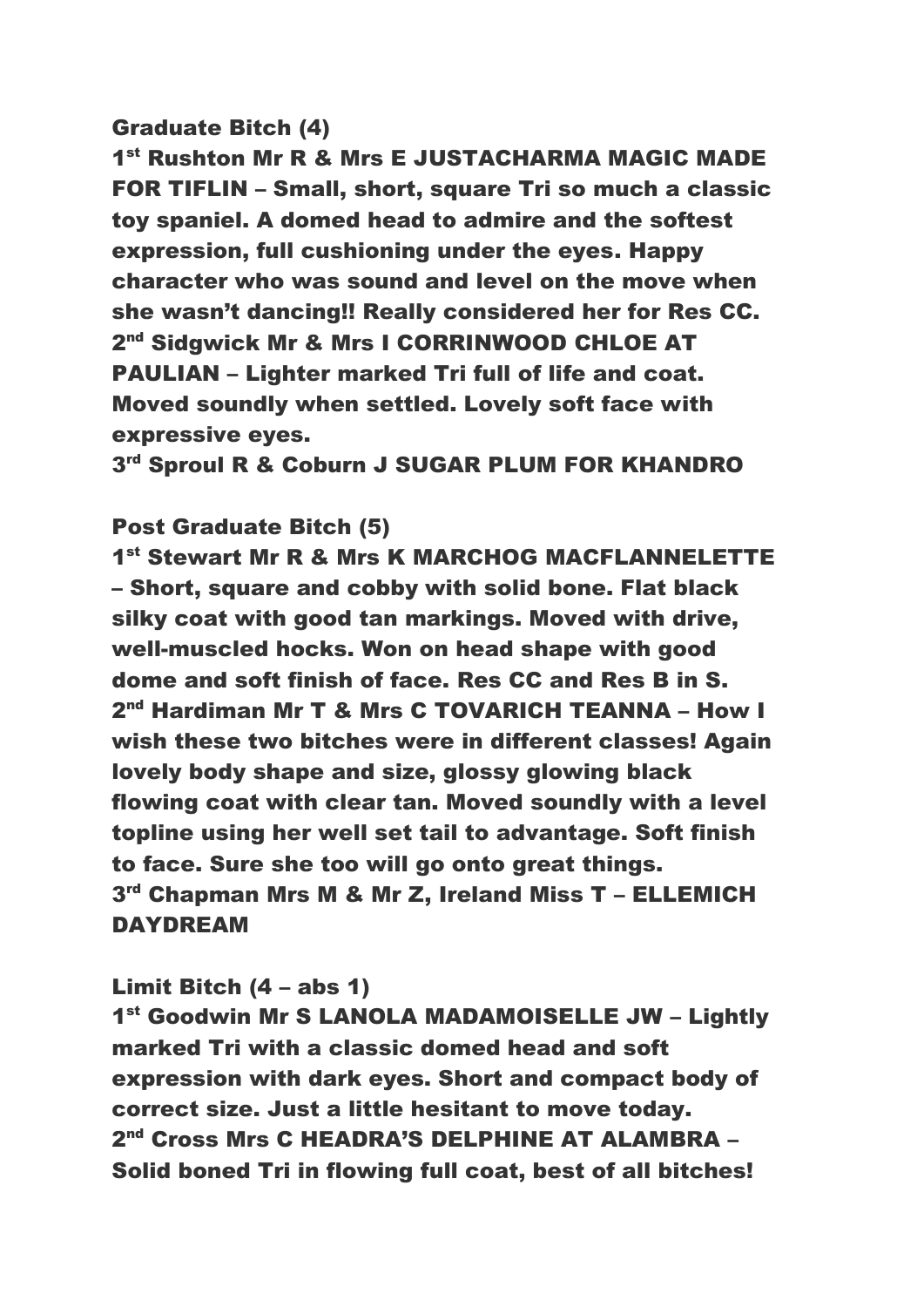Although large she is a correct body shape and kept a level topline throughout. Rear movement sound.  $3<sup>rd</sup>$  Matches Miss J KHANDRO LA VIE EN ROSE FROM FOCHAI

### Open Bitch (4)

1<sup>st</sup> Bowles-Robinson Mrs C CH BALDRAGON SHE DEMANDS JW - There was in my opinion nothing to touch this bitch! She has correct conformation throughout, small, short, cobby and never loses a perfect topline standing or moving. Clear Tri markings with a flat long silky coat. Stylish free movement both rear and front. Without hesitation CC & B in S. 2<sup>nd</sup> Essex Mrs B TUDORHURST BEATRICE – A lovely compact cobby gleaming Black & Tan. Sound movement and level topline. Very sweet melting expression. Little less weight would enhance body shape!

 $3<sup>rd</sup>$  Coupland Mrs J CH TUCHERISH JULIE CHRISTIE

## Special Open Black & Tan / Ruby Bitch (0)

Special Open Blenheim / Tricolour (7 – 1 abs) 1<sup>st</sup> Champion Mrs C STONEPIT LILIAN GIST AT LANKCOMBE – Correct size and cobby with good bone and coat. Lovely domed head with dark eyes and full cushioning under giving a pleasing expression. Moved out soundly and with drive, correct front. 2<sup>nd</sup> Willey I & Siddle C CH PENEMMA MISTY FOR ME -Obviously a very worthy Champion. Lovely size cobby Blenheim who moves soundly. Deep, wide chest and arched neck, an unusually good dome for a Blenheim on a classic head. Dark eyes, full cushioning and a melting expression. Today sadly for her and me so out of coat it just detracted from her overall shape and style.